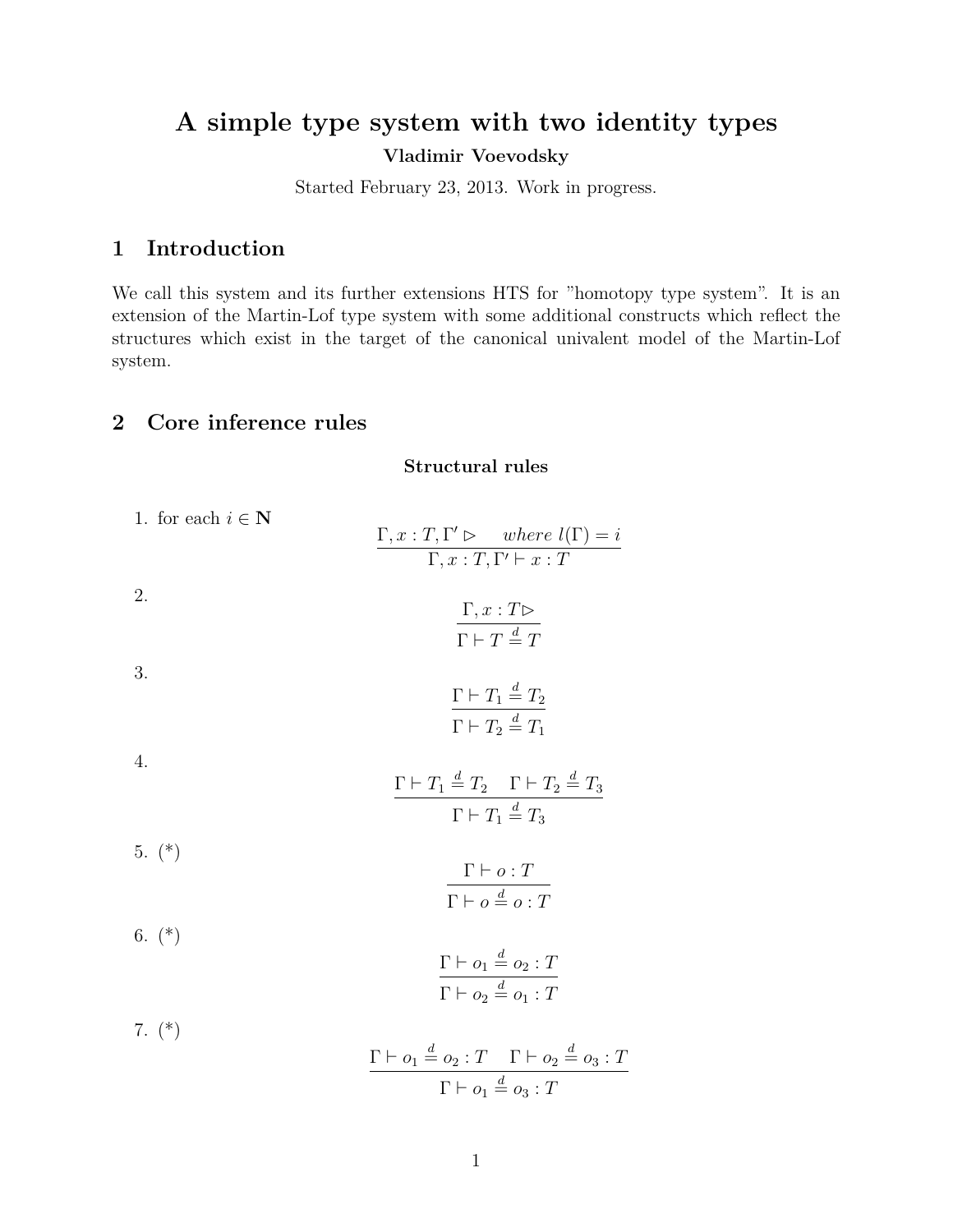8.  
\n
$$
\frac{\Gamma \vdash o : T \quad \Gamma \vdash T \stackrel{d}{=} T'}{\Gamma \vdash o : T'}
$$
\n9. (\*)  
\n
$$
\frac{\Gamma \vdash o \stackrel{d}{=} o' : T \quad \Gamma \vdash T \stackrel{d}{=} T'}{\Gamma \vdash o \stackrel{d}{=} o' : T'}
$$
\n10.  
\n
$$
\frac{\Gamma \vdash T \quad Fib}{\Gamma, x : T \triangleright}
$$

# **Dependent products**

1.  
\n1.  
\n
$$
\frac{\Gamma, x : T_1, y : T_2 \triangleright}{\Gamma, y : [\Pi](T_1, x.T_2) \triangleright}
$$
\n2.  
\n
$$
\frac{\Gamma \vdash T_1 \quad Fib \quad \Gamma, x : T_1 \vdash T_2 \quad Fib}{\Gamma \vdash [\Pi](T_1, x.T_2) \quad Fib}
$$
\n3.  
\n
$$
\frac{\Gamma \vdash T_1 \stackrel{d}{=} T_1' \quad \Gamma, x : T_1, y : T_2 \triangleright}{\Gamma \vdash [\Pi](T_1, x.T_2) \stackrel{d}{=} [\Pi](T_1', x.T_2)}
$$
\n4.  
\n
$$
\frac{\Gamma, x : T_1 \vdash T_2 \stackrel{d}{=} T_2'}{\Gamma \vdash [\Pi](T_1, x.T_2) \stackrel{d}{=} [\Pi](T_1, x.T_2')}
$$
\n5.  
\n
$$
\frac{\Gamma, x : T_1 \vdash o : T_2}{\Gamma \vdash [\lambda](T_1, x.o) : [\Pi](T_1, x.T_2)}
$$
\n6.  
\n
$$
\frac{\Gamma \vdash T_1 \stackrel{d}{=} T_1' \quad \Gamma, x : T_1 \vdash o : T_2}{\Gamma \vdash [\lambda](T_1, x.o) \stackrel{d}{=} [\lambda](T_1', x.o) : [\Pi](T_1, x.T_2)}
$$
\n7.  
\n
$$
\frac{\Gamma, x : T_1 \vdash o \stackrel{d}{=} o' : T_2}{\Gamma \vdash [\lambda](T_1, x.o) \stackrel{d}{=} [\lambda](T_1, x.o') : [\Pi](T_1, x.T_2)}
$$
\n8.  
\n
$$
\frac{\Gamma \vdash f : [\Pi](T_1, x.T_2) \quad \Gamma \vdash o : T_1}{\Gamma \vdash [\lambda](T_1, x.T_2) \quad \Gamma \vdash o : T_1}
$$

2

 $\Gamma \vdash [ev](f, o) : T_2[o/x]$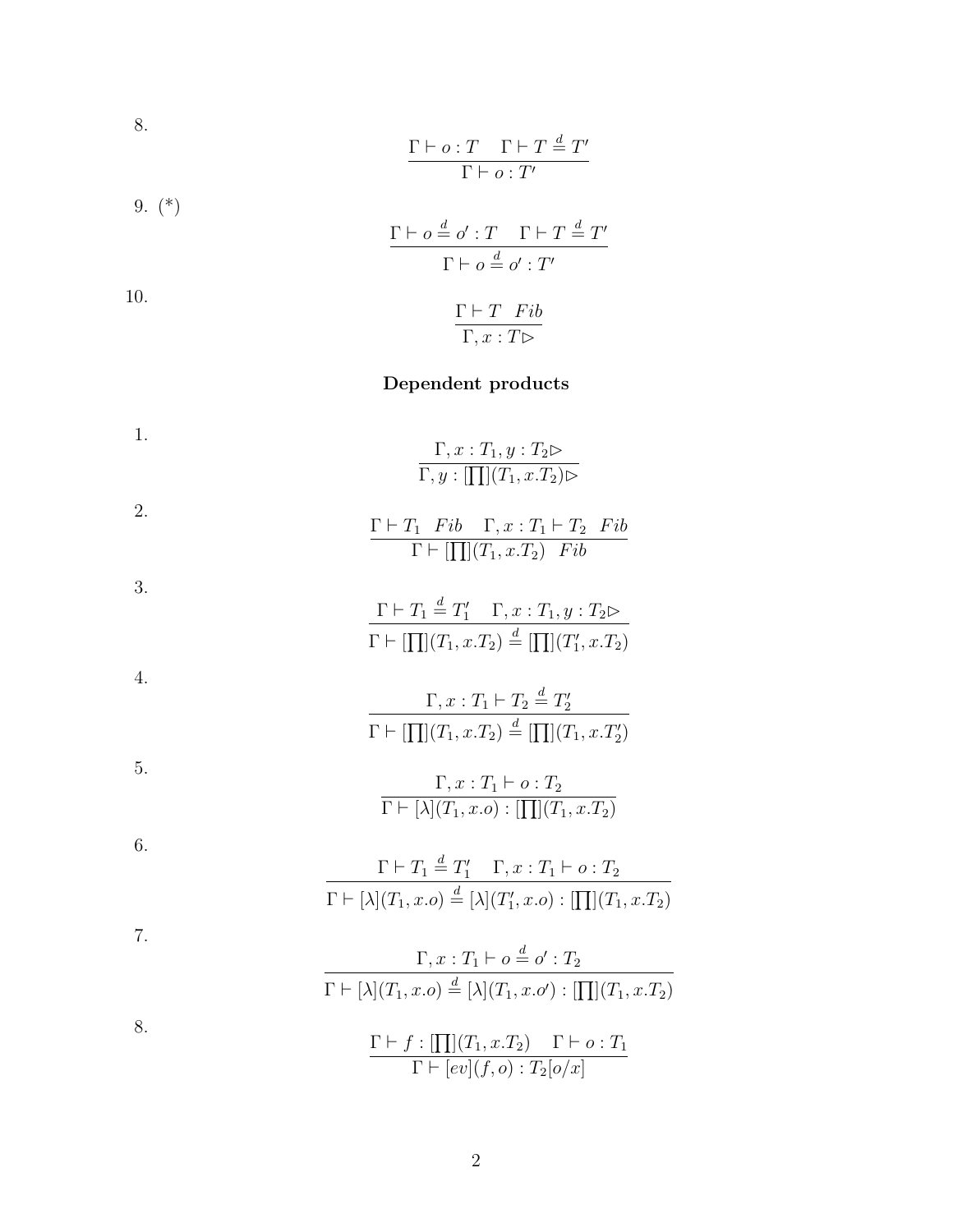9. (\*)  
\n
$$
\frac{\Gamma \vdash f \stackrel{d}{=} f': [\prod](T_1, x.T_2) \quad \Gamma \vdash o : T_1}{\Gamma \vdash [ev](f, o) \stackrel{d}{=} [ev](f', o) : T_2[o/x]}
$$
\n10. (\*)  
\n
$$
\frac{\Gamma \vdash f : [\prod](T_1, x.T_2) \quad \Gamma \vdash o = o' : T_1}{\Gamma \vdash [ev](f, o) \stackrel{d}{=} [ev](f, o') : T_2[o/x]}
$$
\n11.

$$
\frac{\Gamma \vdash o_1 : T_1 \quad \Gamma, x : T_1 \vdash o_2 : T_2}{\Gamma \vdash [ev]([\lambda](T_1, x.o_2), o_1) \stackrel{d}{=} o_2[o_1/x] : T_2[o_1/x]}
$$

$$
\frac{\Gamma \vdash f : [\prod](T_1, x.T_2)}{\Gamma \vdash [\lambda](T_1, x.[ev](f, x, T_2[y/x])) \stackrel{d}{=} f : [\prod](T_1, x.T_2)}
$$

#### **Exact equality types**

1. 
$$
\frac{\Gamma \vdash o_1 : X \quad \Gamma \vdash o_2 : X}{\Gamma, x : [Id](o_1, o_2) \rhd}
$$

2.  
\n
$$
\frac{\Gamma \vdash o_1 \stackrel{d}{=} o'_1 : X \quad \Gamma \vdash o_2 : X}{\Gamma \vdash [Id](o_1, o_2) \stackrel{d}{=} [Id](o'_1, o_2)}
$$
\n3.  
\n
$$
\frac{\Gamma \vdash o_1 : X \quad \Gamma \vdash o_2 \stackrel{d}{=} o'_2 : X}{\Gamma \vdash o_2 \vdash o'_2 : X}
$$

$$
\Gamma \vdash [Id](o_1, o_2) \stackrel{d}{=} [Id](o_1, o'_2)
$$
  

$$
\Gamma \vdash o: X
$$

$$
\Gamma \vdash [refl](o) : [Id](o, o)
$$

$$
5. (*)
$$

4.

12.

$$
\frac{\Gamma \vdash o \stackrel{d}{=} o' : X}{\Gamma \vdash [refl](o) \stackrel{d}{=} [refl](o') : [Id](o, o)}
$$

6.

$$
\Gamma, x: X \rightharpoonup \Gamma, x: X, e: [Id](x, x'), y: P \rightharpoonup \Gamma \vdash o_2: X \n\Gamma, x0: X \rightharpoonup s0: P[x0/x, x0/x', [refl](x0)/e] \Gamma \vdash eo: [Id](o_1, o_2) \n\Gamma \vdash [J](X, x.x'.e.P, x0.s0, o_1, o_2, eo): P
$$

7. (\*) Behavior of [J] for  $X \stackrel{d}{=} X'$ ,  $P \stackrel{d}{=} P'$ ,  $o \stackrel{d}{=} o'$ ,  $o_1 \stackrel{d}{=} o'_1$ ,  $o_2 \stackrel{d}{=} o'_2$  and  $eo \stackrel{d}{=} eo'$ .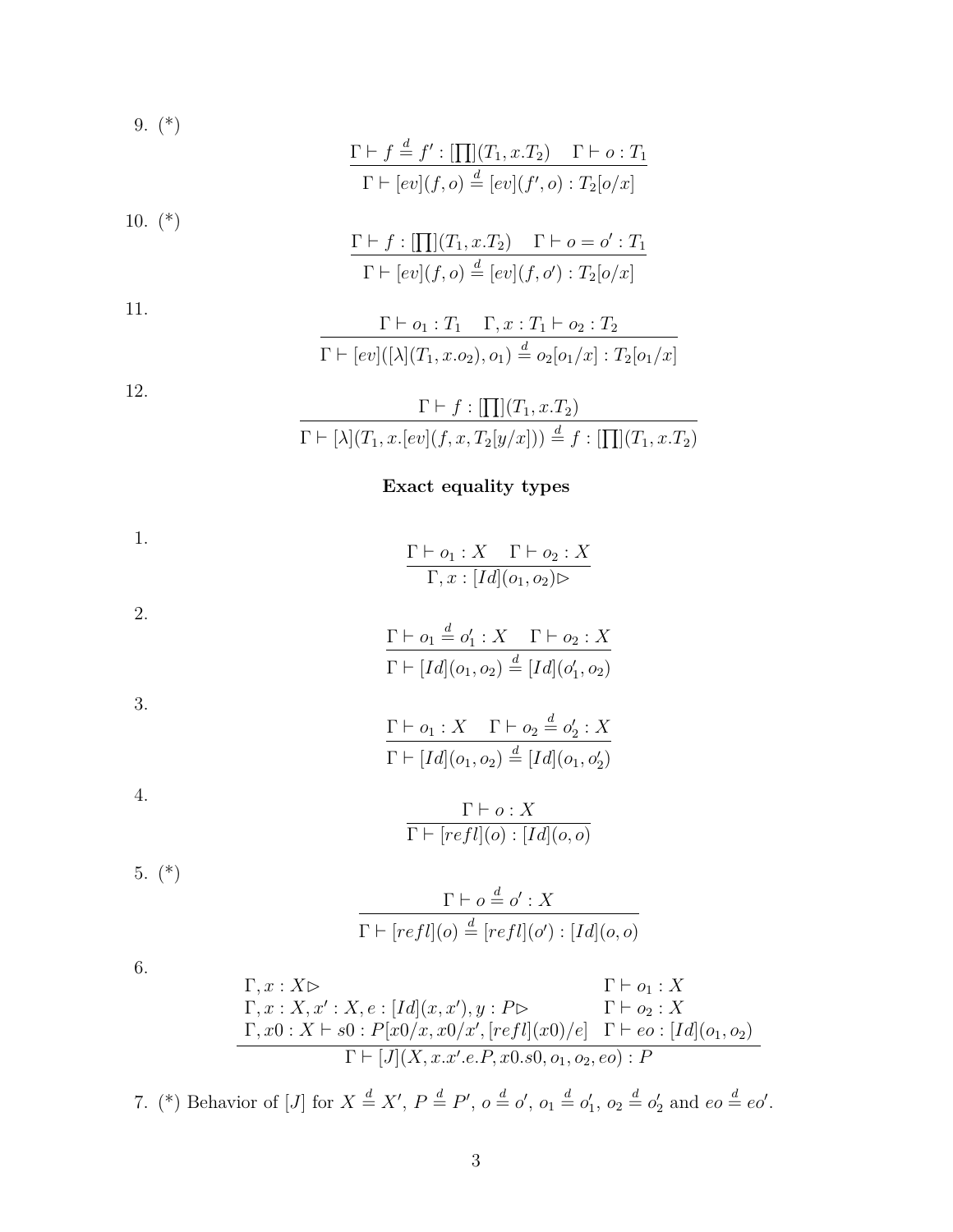8. 
$$
[J](X, x.x'.e.P, x0.s0, o, o, [refl](o)) \stackrel{d}{=} s0[o/x0]
$$
  
\n9. 
$$
\frac{\Gamma \vdash o_1 : X \quad \Gamma \vdash o_2 : X \quad \Gamma \vdash o : [Id](o_1, o_2)}{\Gamma \vdash o_1 \stackrel{d}{=} o_2 : X}
$$

#### **Path equality types**

1. Γ *⊢ X F ib* Γ *⊢ o*<sup>1</sup> : *X* Γ *⊢ o*<sup>2</sup> : *X*  $\Gamma \vdash [Paths](o_1, o_2)$  *Fib* 

2. 
$$
\frac{\Gamma \vdash X \quad Fib \quad \Gamma \vdash o_1 = o'_1 : X \quad \Gamma \vdash o_2 : X}{\Gamma \vdash [Paths](o_1, o_2) \stackrel{d}{=} [Paths](o'_1, o_2)}
$$

3.

$$
\frac{\Gamma \vdash X \quad Fib \quad \Gamma \vdash o_1 : X \quad \Gamma \vdash o_2 \stackrel{d}{=} o'_2 : X}{\Gamma \vdash [Paths](o_1, o_2) \stackrel{d}{=} [Paths](o_1, o'_2)}
$$

4.

$$
\frac{\Gamma \vdash X \quad Fib \quad \Gamma \vdash o : X}{\Gamma \vdash [idpath](o) : [Paths](o, o)}
$$

5. (\*)

$$
\frac{\Gamma \vdash X \quad Fib \quad \Gamma \vdash o \stackrel{d}{=} o' : X}{\Gamma \vdash [idpath](o) \stackrel{d}{=} [idpath](o') : [Paths](o, o)}
$$

6.

$$
\Gamma \vdash X \quad Fib\n\Gamma, x: X, x': X, e: [Paths](x, x') \vdash P \quad Fib\n\Gamma \vdash o_2: X\n\Gamma, x0: X \vdash s0: P[x0/x, x0/x', [idpath](x0)/e] \quad \Gamma \vdash eo: [Paths](o_1, o_2)\n\Gamma \vdash [J_F](X, x.x'.e.P, x0.s0, o_1, o_2, eo): P
$$

7. (\*) Behavior of 
$$
[J_F]
$$
 for  $X \stackrel{d}{=} X'$ ,  $P \stackrel{d}{=} P'$ ,  $o \stackrel{d}{=} o'$ ,  $o_1 \stackrel{d}{=} o'_1$ ,  $o_2 \stackrel{d}{=} o'_2$  and  $eo \stackrel{d}{=} eo'$ .  
\n8.  $[J_F](X, x.x'.e.P, x0.s0, o, o, [idpath](o)) \stackrel{d}{=} s0[o/x0]$ 

## **Universe of all types**

1. 
$$
\frac{\Gamma \rhd}{\Gamma \vdash \mathcal{U} \quad Fib}
$$
  
2. 
$$
\frac{\Gamma \vdash o : \mathcal{U}}{\Gamma, x : [El](o) \rhd}
$$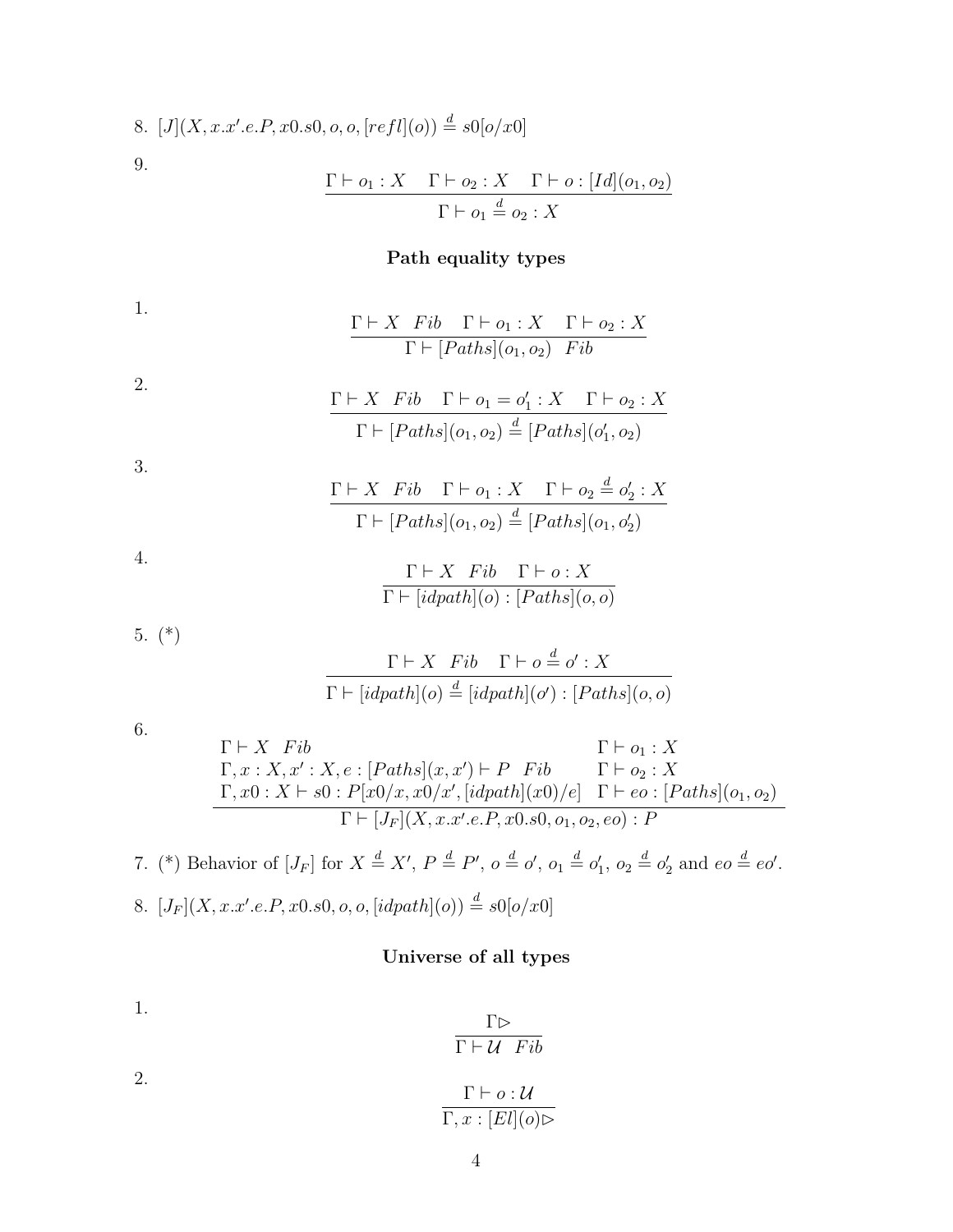$$
\frac{\Gamma \vdash o \stackrel{d}{=} o' : \mathcal{U}}{\Gamma \vdash [El](o) \stackrel{d}{=} [El](o')}
$$

4. (?)

3.

$$
\frac{\Gamma \vdash o : \mathcal{U} \quad \Gamma \vdash o' : \mathcal{U} \quad \Gamma \vdash [El](o) \stackrel{d}{=} [El](o')}{\Gamma \vdash o \stackrel{d}{=} o' : \mathcal{U}}
$$

5.  
\n
$$
\frac{\Gamma \vdash o_1 : \mathcal{U} \quad \Gamma, x : [El](o_1) \vdash o_2 : \mathcal{U}}{\Gamma \vdash [for all](o_1, x.o_2) : \mathcal{U}}
$$

6.  
\n
$$
\Gamma \vdash o_1: \mathcal{U} \quad \Gamma, x : [El](o_1) \vdash o_2 : \mathcal{U}
$$
\n
$$
\Gamma \vdash [El][forall](o_1, x.o_2) \stackrel{d}{=} [\prod] ([El](o_1), x . [El](o_2))
$$

7.  
\n
$$
\frac{\Gamma \vdash o: \mathcal{U} \quad \Gamma \vdash o_1 : [El](o) \quad \Gamma \vdash o_2 : [El](o)}{\Gamma \vdash [id](o_1, o_2) : \mathcal{U}}
$$

$$
\frac{\Gamma \vdash o : \mathcal{U} \quad \Gamma \vdash o_1 : [El](o) \quad \Gamma \vdash o_2 : [El](o)}{\Gamma \vdash [El][id](o_1, o_2) \stackrel{d}{=} [Id](o_1, o_2)}
$$

# **Universe of fibrant types**

1. 
$$
\frac{\Gamma \rhd}{\Gamma \vdash \mathcal{U}_F \quad Fib}
$$
2.

$$
\dfrac{\Gamma\vdash o:\mathcal{U}_F}{\Gamma\vdash [El_F](o)\quad Fib}
$$

3.

8.

$$
\frac{\Gamma \vdash o \stackrel{d}{=} o' : \mathcal{U}_F}{\Gamma \vdash [El_F](o) \stackrel{d}{=} [El_F](o')}
$$

4. (?)  
\n
$$
\frac{\Gamma \vdash o: \mathcal{U}_F \quad \Gamma \vdash o': \mathcal{U}_F \quad \Gamma \vdash [El_F](o) \stackrel{d}{=} [El_F](o')}
$$
\n
$$
\Gamma \vdash o \stackrel{d}{=} o': \mathcal{U}_F
$$

5.

$$
\frac{\Gamma \vdash o_1: \mathcal{U}_F \quad \Gamma, x: [El_F](o_1) \vdash o_2: \mathcal{U}_F}{\Gamma \vdash [forall_F](o_1, x.o_2): \mathcal{U}_F}
$$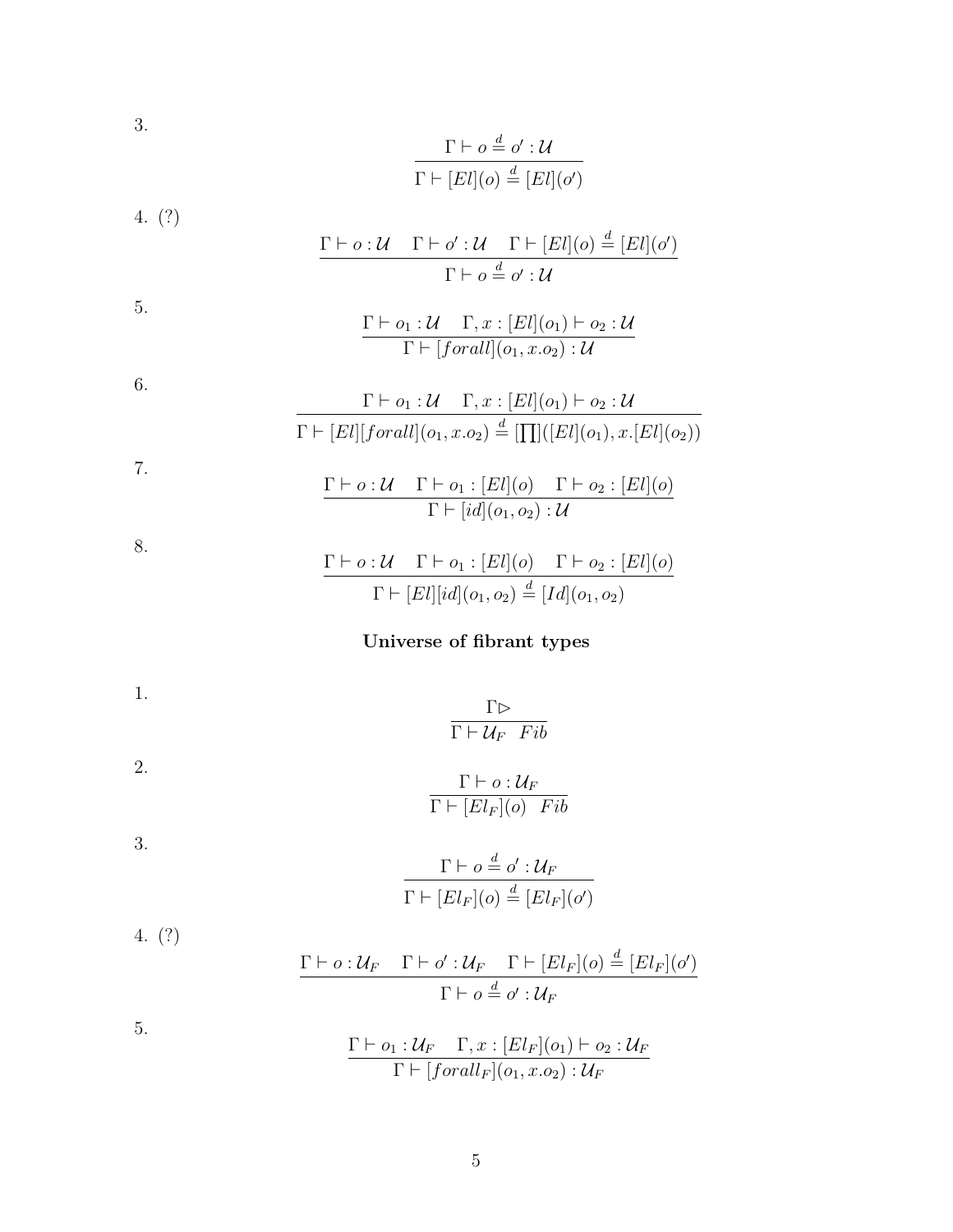6.  
\n
$$
\frac{\Gamma \vdash o_1 : \mathcal{U}_F \quad \Gamma, x : [El_F](o_1) \vdash o_2 : \mathcal{U}_F}{\Gamma \vdash [El_F][forall_F](o_1, x.o_2) \stackrel{d}{=} [\prod] ([El_F](o_1), x . [El_F](o_2))}
$$
\n7.  
\n
$$
\frac{\Gamma \vdash o : \mathcal{U}_F \quad \Gamma \vdash o_1 : [El_F](o) \quad \Gamma \vdash o_2 : [El_F](o)}{\Gamma \vdash [paths](o_1, o_2) : \mathcal{U}_F}
$$
\n8.  
\n8.  
\n
$$
\frac{\Gamma \vdash o : \mathcal{U}_F \quad \Gamma \vdash o_1 : [El_F](o) \quad \Gamma \vdash o_2 : [El_F](o)}{\Gamma \vdash o_2 : [El_F](o)}
$$

# $\Gamma \vdash [El_F][paths](o_1, o_2) \stackrel{d}{=} [Paths](o_1, o_2)$

## **Universe inclusion**

1. 
$$
\frac{\Gamma \rhd}{\Gamma \vdash [j] : [\prod] (\mathcal{U}_F, x \mathcal{U})}
$$
2. 
$$
\Gamma \vdash \varphi : \mathcal{U}
$$

$$
\frac{\Gamma \vdash o : \mathcal{U}_F}{\Gamma \vdash [El_F](o) \stackrel{d}{=} [El][ev]([j], o)}
$$

## **Resizing rules**

1.  
\n
$$
\frac{\Gamma \vdash T \quad Fib \quad \Gamma \vdash p : Weq(T, [El_F](t'))}{\Gamma \vdash [rr0](T, t', p) : \mathcal{U}_F}
$$
\n2.  
\n2.  
\n
$$
\frac{\Gamma \vdash T \quad Fib \quad \Gamma \vdash p : Weq(T, [El_F](t'))}{\Gamma \vdash [El_F][rr0](T, t', p) \stackrel{d}{=} T}
$$
\n3.  
\n3.  
\n
$$
\frac{\Gamma \vdash T \quad Fib \quad \Gamma \vdash p : Ishprop(T)}{\Gamma \vdash [rr1](T, p) : \mathcal{U}_F}
$$
\n4.  
\n4.  
\n
$$
\frac{\Gamma \vdash T \quad Fib \quad \Gamma \vdash p : Ishprop(T)}{\Gamma \vdash [El_F][rr1](T, p) \stackrel{d}{=} T}
$$

The system described above is the smallest system where some interesting mathematics can be developed. One can also consider the following additional constructions:

## **The unit type and dependent sums**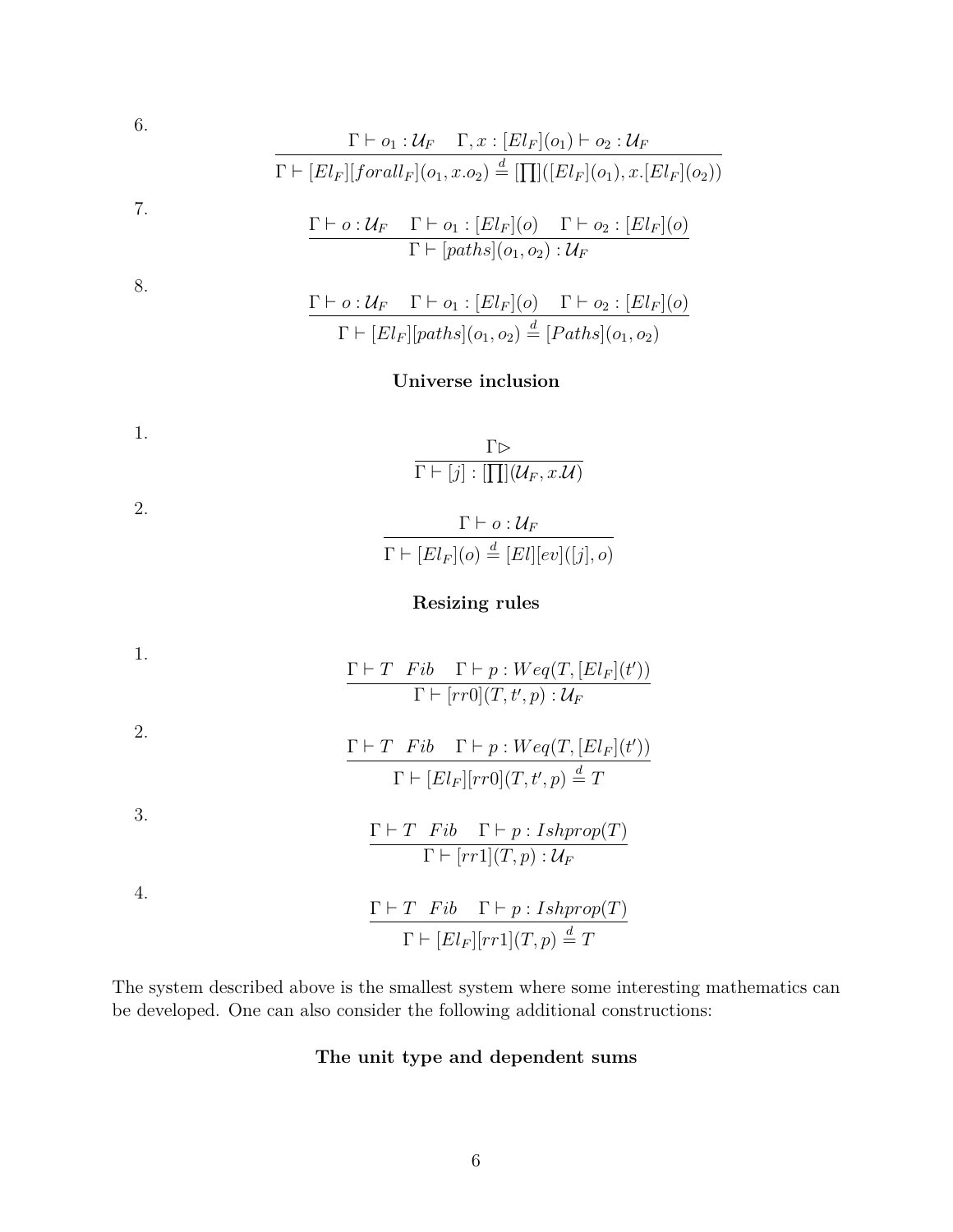The inference rules are the usual ones. The *η*-rules saying that  $x \stackrel{d}{=} pair (pr1 x) (pr2 x)$  for *x* in a dependent sum and  $x \stackrel{d}{=} x'$  for  $x, x'$  in the unit type are derivable.

The unit type is fibrant and the dependent sum where both arguments are fibrant is fibrant.

There are "unit" as object of  $U_F$  and dependent sum operation on families of objects of U (reps.  $\mathcal{U}_F$ ) parametrized by types given by object of  $\mathcal{U}$  (reps.  $\mathcal{U}_F$ ).

#### **The empty type and disjoint union**

The inference rules are the usual ones. The *η*-rules are derivable.

The empty type is fibrant and the disjoint union of two fibrant types is fibrant.

There are "empty" as object of  $U_F$  and obvious disjoint union operation on objects of  $U$  $(\text{reps. } \mathcal{U}_F).$ 

#### **Recursive types**

As far as I understand the material of the last section of the "Notes on Type systems" can be made precise in this type systems. Namely, there is a way to express any strictly positive inductive definition as a combination of the constructions already discussed with *parametrized W-types*. The later correspond to the inductive definitions of Coq of the form

Inductive  $\rm IC(A:Type)(a:A)(B:A>Type)(D:for all x:A, (B x \gtgt; Type))(q:for all x:A, for all$ y:B x, forall z: D x y, A):= c: forall b:B a, forall f : (forall d: D a b, IC A (q a b d) B D q), IC A a B D q .

and introduced by the inference rule

$$
\frac{\Gamma\vdash a:A\quad \Gamma,x:A,y:B,z:D\vdash q:A}{\Gamma,w:[IC](A,a,x.B,x.y.D,x.y.z.q)\rhd}
$$

for the type and

$$
\frac{\Gamma\vdash a:A\quad\Gamma,x:A,y:B,z:D\vdash q:A\quad\Gamma\vdash b:B[a/x]\quad\Gamma,z:D[a/x,b/y]\vdash f:ICqa}{\Gamma\vdash[c](A,a,x.B,x.y.D,x.y.z.q,b,z.f):[IC](A,a,x.B,x.y.D,x.y.z.q)}
$$

for the constructor. The inference rule for the eliminator can be more or less copied from the type of *ICrect* printed by Coq. Similarly one can write down the computation rule (definitional equality associated with the eliminator) from the general such rules used in Coq.

The type *IC* is fibrant if all the arguments are fibrant i.e. if one has

$$
\Gamma \vdash A
$$
 Fib  $\Gamma, x : A \vdash B$  Fib  $\Gamma, x : A, b : B \vdash D$  Fib

There are obvious versions of *IC* on the level of the universes  $U$  and  $U_F$ .